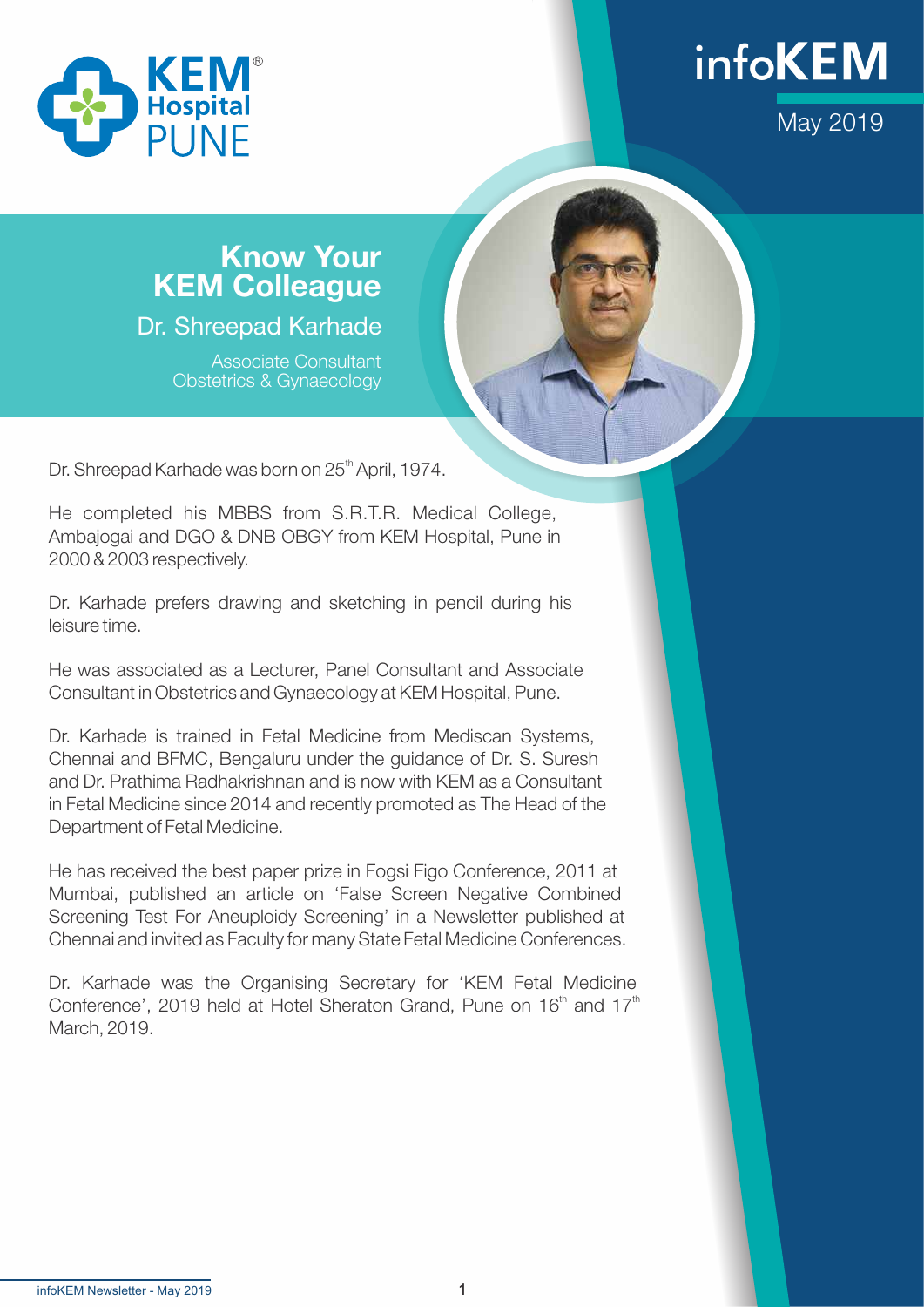### Organ Donation Awareness Programme At The Gurudawara Guru Nanak Darbar, Camp

On 14<sup>th</sup> April, 2019, an Organ Donation Awareness Programme was organised by KEM Hospital in conjunction with the ZTCC Pune, at the Gurudawara Guru Nanak Darbar.

It was a first attempt of its kind in a religious institution to educate many people about this cause. Various queries and enquires were raised by the citizens and answered by the Team. Approximately 250- 275 Donor cards were distributed.

Many posters, banners and standees were put up by us in the Gurudawara for providing information on Organ Donation. The information material Pamphlets and Posters distributed was printed in Gurmukhi (Punjabi) and English.

A similar programme is being planned for  $5<sup>th</sup>$ ,  $6<sup>th</sup>$  and  $7<sup>th</sup>$  June, 2019 in the Gurudawara. Members of ZTCC Pune, Rebirth Organisation and the KEM Hospital Transplant Coordinator will actively participate in this awareness programme.





# **infoKEM**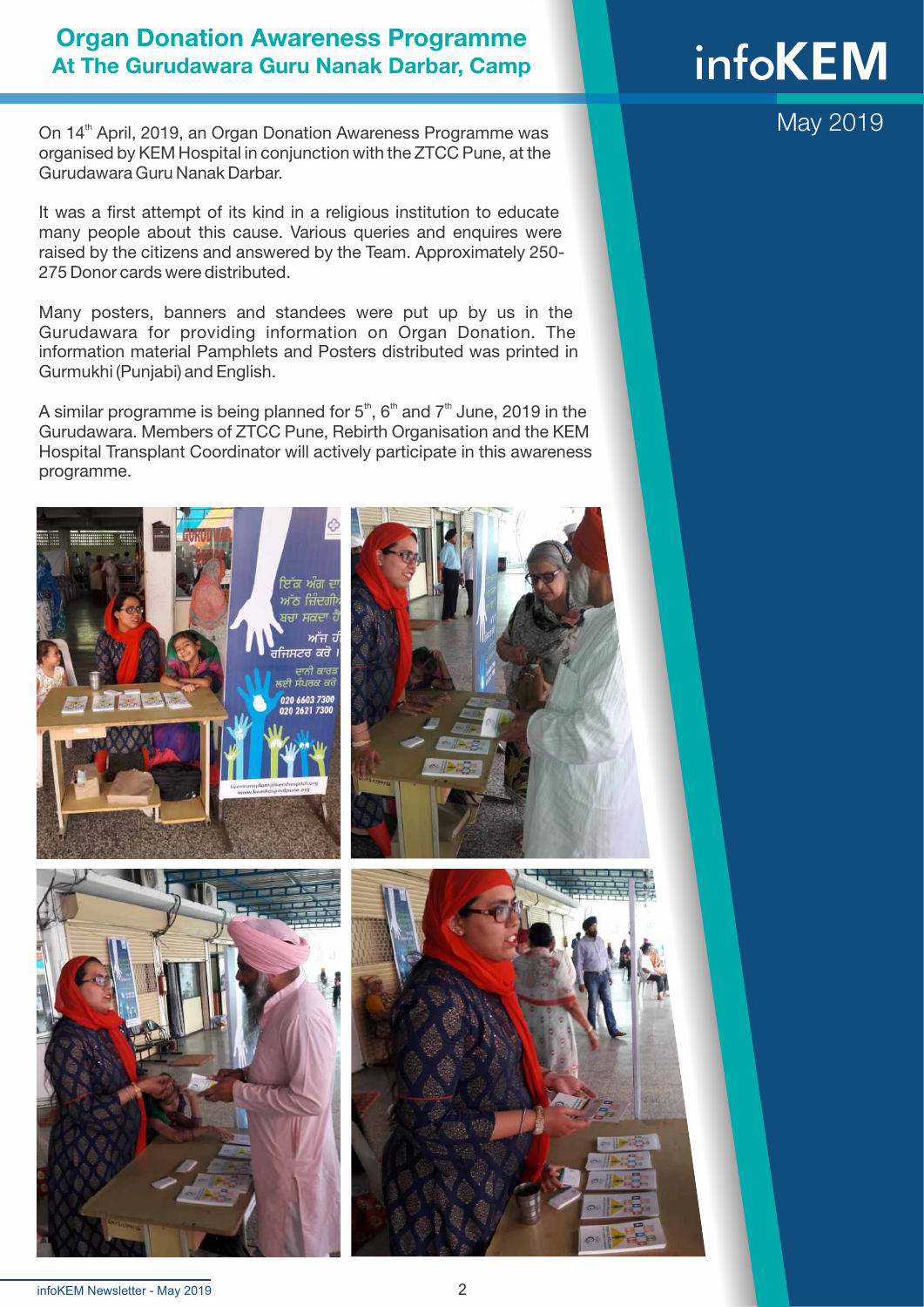### Down Syndrome Awareness Day

On Saturday, 23<sup>rd</sup> March, 2019, KEMH Pune celebrated the occasion of Down Syndrome Awareness Day by hosting a workshop facilitated by dancer Hrishikesh Pawar and ceramic artist Ruby Jhunjhunwala and their teams at the Adipa Studio, in Ghorpadi. The workshop, called 'Mutthi – A fistful of clay' was held for children with Down Syndrome and their parents. The participants were divided into groups of 6 – 8 children with their parents. Each group had about 3 volunteers to guide them with the movement, story and activity. This powerful workshop uses movement, music and clay work to let the participants feel, touch, explore and mould the clay into different shapes. They used these clay figures to perform stories through metaphors to the wider audience comprising of all the participants. The movements are designed to improve the fine and gross motor skills of the children.

From the start of the workshop, it could be seen that the parents gradually relaxed and spent free, focused time with their child in a joyful, peaceful environment. Parents shared how they could see what their child could create was beautiful and the realisation of enjoyment and importance of not being in a competitive or instructive environment where the stress of meeting a requirement or standard was always felt. They were also pleased to meet other parents with a child with Down Syndrome. Similarly, the children enjoyed a lot. Along with the workshop, everyone got to interact within the Adipa Studio which had ceramics works of Ms. Jhunjhunwala on display. The bus for the day trip was sponsored by PENOSH.







# **infoKEM**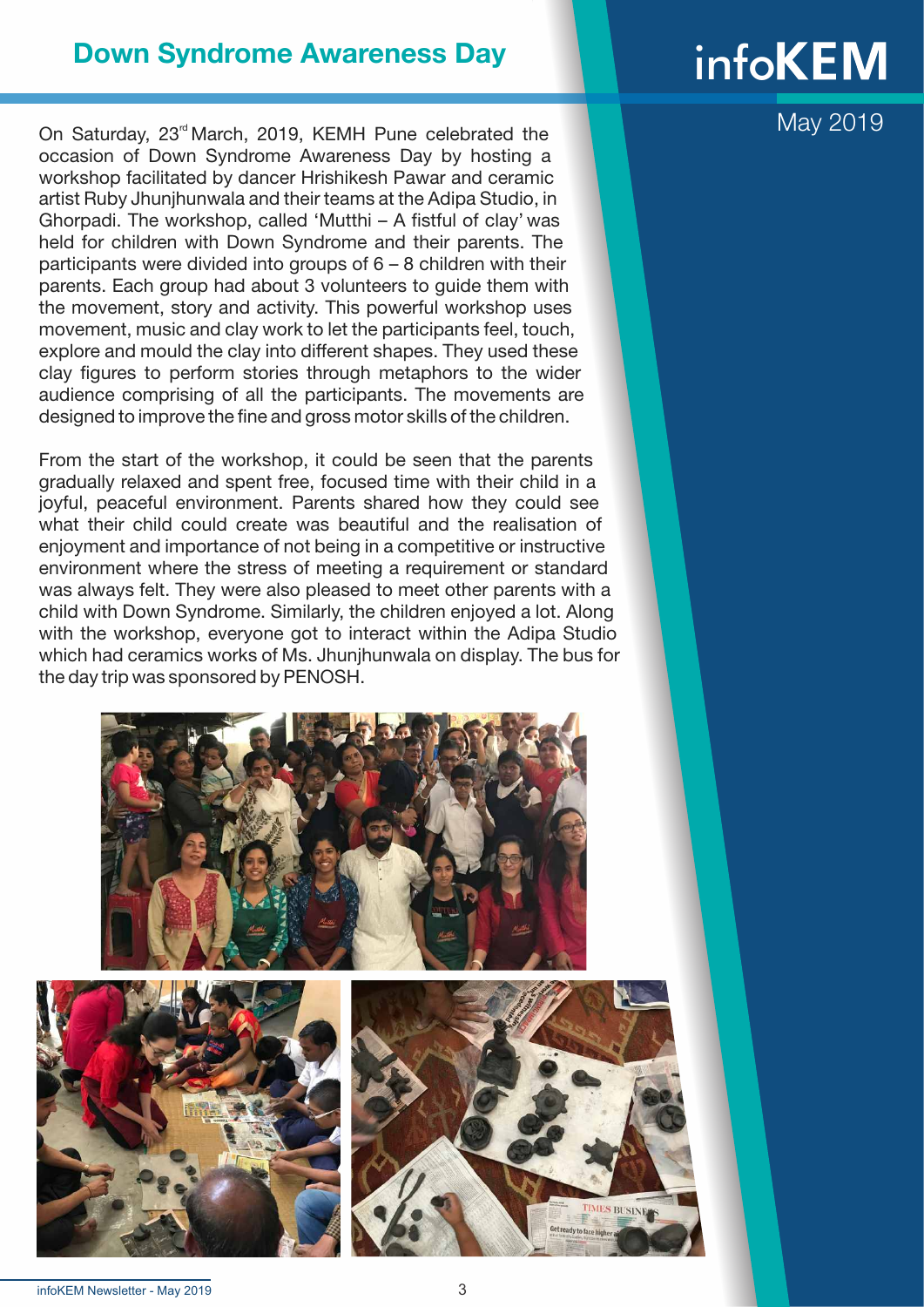### Fetal Medicine Conference March 2019

Fetal Medicine Unit, Department of OB-GYN, KEM Hospital organised a 2 day conference on Fetal Medicine on  $16<sup>th</sup>$  and  $17<sup>th</sup>$ March, 2019 at Hotel Sheraton Grand, Pune.

Faculty included Senior Professors, S. Suresh and I. Suresh, from Mediscan Chennai as well as Fetal Medicine Consultants from Surat, Amravati, Chennai and Pune. Four sessions in 2 days covered First trimester screening, Twin pregnancy, Fetal Growth and Maternal medicine.

There was an overwhelming response of registrations from practising and trainee Obstetricians and Radiologists with more than 450 delegates and 65 spot registrations.

The entire scientific program was very well appreciated by the delegates.





# **infoKEM**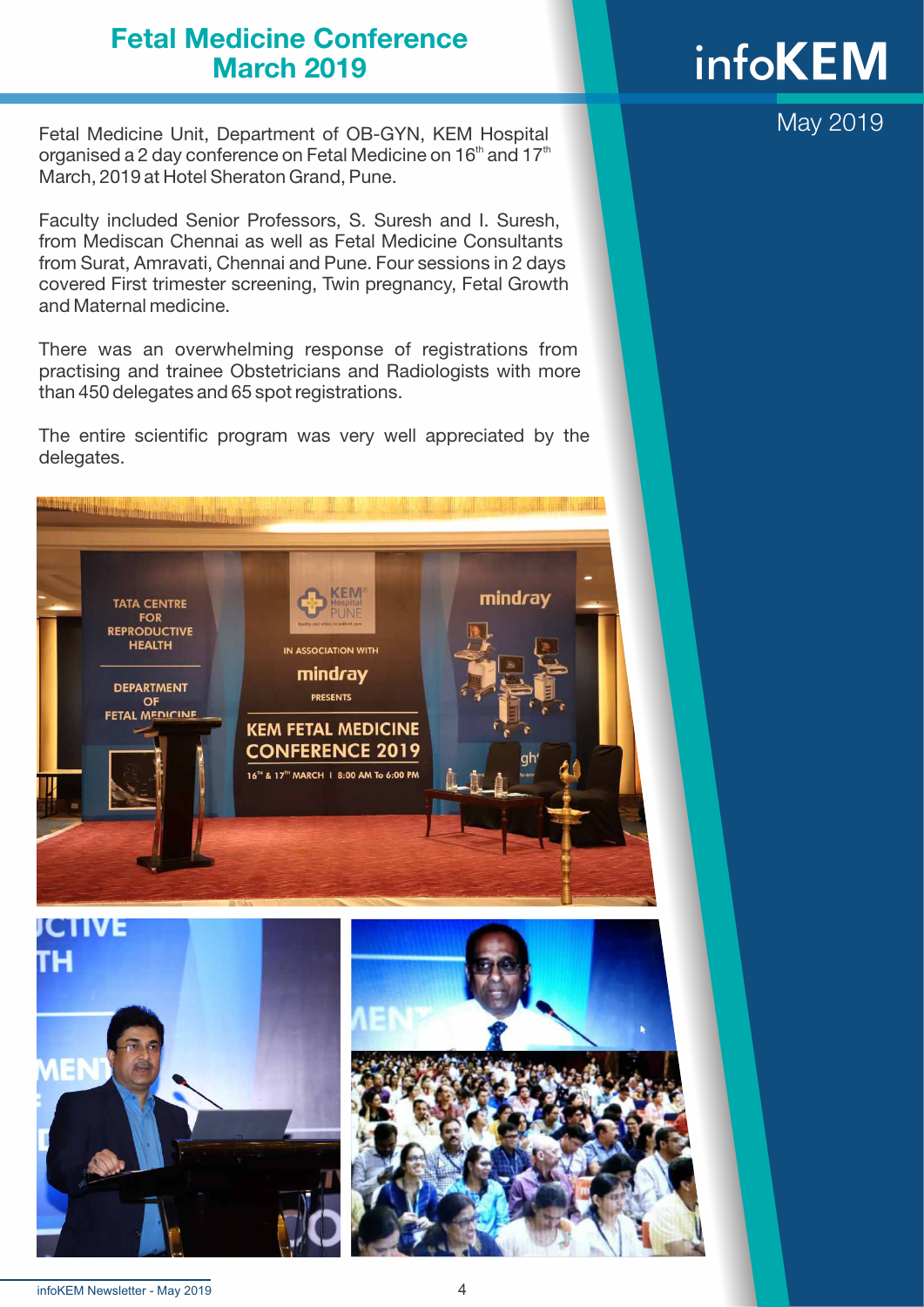#### Adding A Pillar Of Treatment For Morbid Obesity & Type 2 **Diabetes**

#### Dr. Satish Pattanshetti / Dr. Neeraj Rayate

The incidence of obesity in India is increasing partly due to transition of lifestyle in both urban and rural areas. Nearly every third Indian is overweight or obese as per a recent nation-wide survey. Obesity contributes to various diseases like hypertension, hyperlipidemia, ischemic heart disease, joint pain, PCOD and type 2 diabetes.

Type 2 diabetes mellitus (T2DM) is a significant challenge to health care systems worldwide. More than 60% of the world's population with diabetes comes from Asia - where the incidence of T2DM in Asia is increasing more rapidly than the rest of the world. The burden of diabetes in Asian countries is disproportionately high in young and middle-aged adults, leading to higher complication rates.

In addition to medical therapy, Bariatric Surgery is increasingly an effective intervention in the armamentarium of therapies for obesity & diabetes. Apart from evidence in severe obesity (body mass index [BMI] > 35 kg/m<sup>2</sup>), Bariatric Surgery also improves glycemic control in T2DM. Many factors seem to contribute: caloric restriction, improved β-cell function, improved insulin sensitivity, alterations in gut physiology, bile acid metabolism, and gut microbiota. Therefore, gastrointestinal metabolic surgery recently has been proposed as a new alternative treatment modality for obesity and obesity related T2DM in patients. The use of laparoscopy makes the procedure safer and well tolerated. Literature shows that Bariatric Surgery helps achieve control in those who have not achieved the same with medical therapy.

Different metabolic procedures performed are...





Sleeve Gastrectomy Roux EN-Y Gastric Bypass Single Anastomosis



Gastric Bypass

#### Laparoscopic Sleeve Gastrectomy (LSG)

LSG removes approximately 75% of the stomach, leaving a long narrow gastric tube. This procedure restricts food intake and increases both gastric emptying and intestinal transit time. Because of the relative ease of the procedure, effective weight loss (70-80% excess body weight lost in a year) and less long-term nutritional problems, LSG is the most commonly performed Bariatric/Metabolic Surgery.

# **infoKEM**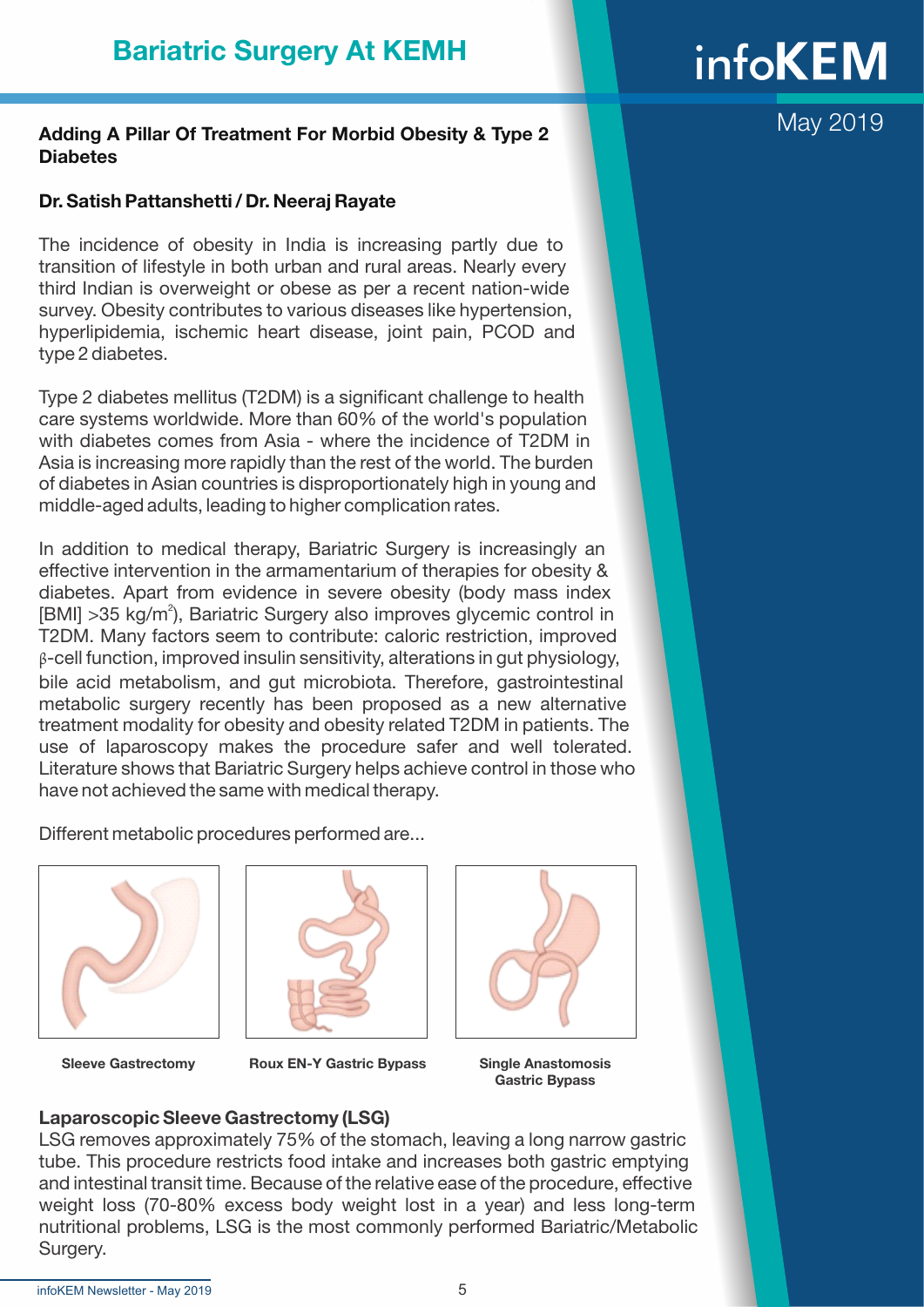#### Laparoscopic Roux en-Y gastric bypass (LRYGB)

5-decade old LRYGB is time honored and a popular surgery following the introduction of Laparoscopic techniques. LRYGB isolates a small gastric pouch from the rest of the stomach and creates a 'bypass' so that ingested food passes directly to the small bowel. This (1) restricts food and calorie intake, (2) bypasses the gut-hormone rich part of the intestine and (3) stimulates the secretion of substances like glucagon-like peptide-1 (GLP-1) and peptide-YY (PYY) further promoting weight loss. It achieves weight loss of approximately 80-90% of Excess Body weight in one year.

#### One Anastomosis Gastric Bypass (OAGB)

OAGB isolates a relatively larger gastric tube from the rest of the stomach. It achieves weight loss of approximately 80-90% of Excess Body weight in one year.

Right selection of patients and metabolic surgery procedure is paramount. People with BMI exceeding (37.5kg/m<sup>2</sup>), fall in the category called Grade III or 'Morbid' obesity and suffer complications and immobility. Consistently, diets and exercise have not been effective in most. Corrective action at this stage is imperative, and Bariatric Surgery is attractive in these individuals: Apart from weight loss, comorbidities reduced and quality of life improves. Patients contribute vastly in sustaining these results with discipline in lifestyle modifications following surgery. Many Healthcare insurance companies have accepted coverage for Bariatric Surgery treatment which is encouraging and a testament of its success.